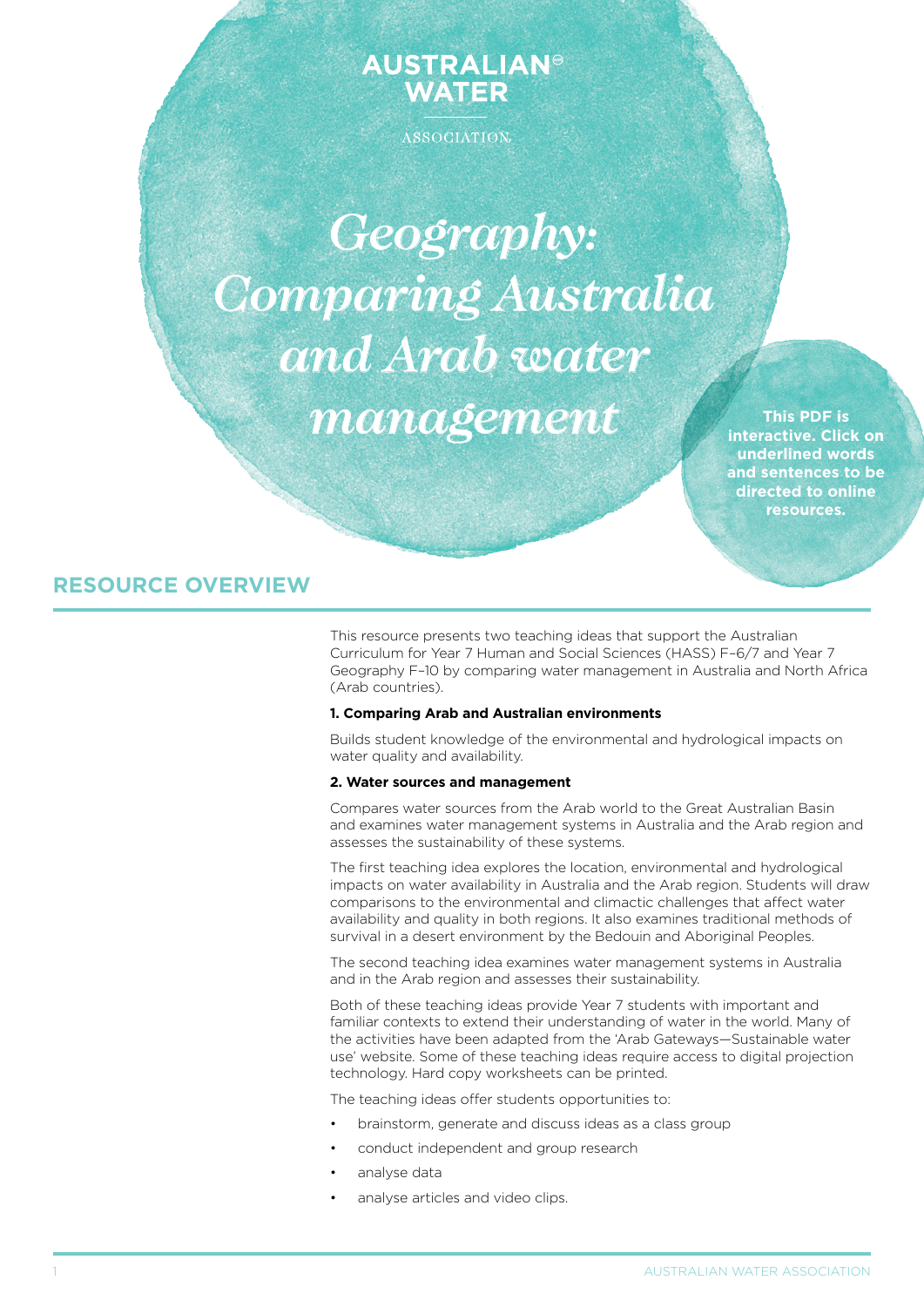Both of these teaching ideas are relevant to the Year 7 Geographical Knowledge and Understanding content descriptions for Unit 1 'Water in the world'. They specifically address Geographical Inquiry and Skills content descriptions for Year 7 and also incorporate key ideas from the cross-curriculum priority of Aboriginal and Torres Strait Islander histories and cultures.

### **AUStralian curriculum1 Year 7 Human and Social Sciences (HASS F–6/7 - Geography) links**

### **Knowledge and Understanding**

Unit 1: Water in the world

The classification of environmental resources and the forms that water takes as a resource (ACHASSK182)

The quantity and variability of Australia's water resources compared with those in other continents (ACHASSK184)

The nature of water scarcity and ways of overcoming it, including studies drawn from Australia and West Asia and/or North Africa (ACHASSK185)

The economic, cultural, spiritual and aesthetic value of water for people, including Aboriginal and Torres Strait Islander Peoples and peoples of the Asia region (ACHASSK186)

### **AUStralian curriculum Year 7 Geography (7-10) links**

#### **Geographical Knowledge and Understanding**

Unit 1: Water in the world

The classification of environmental resources and the forms that water takes as a resource (ACHGK037)

The quantity and variability of Australia's water resources compared with those in other continents (ACHGK039)

The nature of water scarcity and ways of overcoming it, including studies drawn from Australia and West Asia and/or North Africa (ACHGK040)

The economic, cultural, spiritual and aesthetic value of water for people, including Aboriginal and Torres Strait Islander Peoples and peoples of the Asia region (ACHGK041)

### **Aboriginal and Torres Strait Islander histories and cultures cross-curriculum priority**

# **TEACHING IDEAS**

# **1. Comparing Arab and Australian environments**

Students explore the location, environmental and hydrological impacts on water availability in Australia and the Arab region. They study physical, topographical and climate maps to gain a greater understanding of the climactic and physical features that impact water supply and use in these regions. Students also examine traditional survival methods in these regions which were largely based on locating water. Students will investigate how the Bedouin and Australian Aboriginal Peoples survived in these regions before modern water management systems were introduced.

1 Australian Curriculum F–10 v8.2 © Australian Curriculum, Assessment and Reporting Authority (ACARA) 2010 to present, unless otherwise indicated. This material was downloaded from the Australian Curriculum website ([http://www.australiancurriculum.](http://www.australiancurriculum.edu.au/) [edu.au/](http://www.australiancurriculum.edu.au/)) accessed 7 August 2016 and was not modified. The material is licensed under CC BY 4.0. Version updates are tracked on the Curriculum version history page of the Australian Curriculum website. ACARA does not endorse any product that uses the Australian Curriculum or make any representations as to the quality of such products. Any product that uses material published on this website should not be taken to be affiliated with ACARA or have the sponsorship or approval of ACARA. It is up to each person to make their own assessment of the product, taking into account matters including, but not limited to, the version number and the degree to which the materials align with the content descriptions (where relevant). Where there is a claim of alignment, it is important to check that the materials align with the content descriptions (endorsed by all education Ministers), not the elaborations (examples provided by ACARA).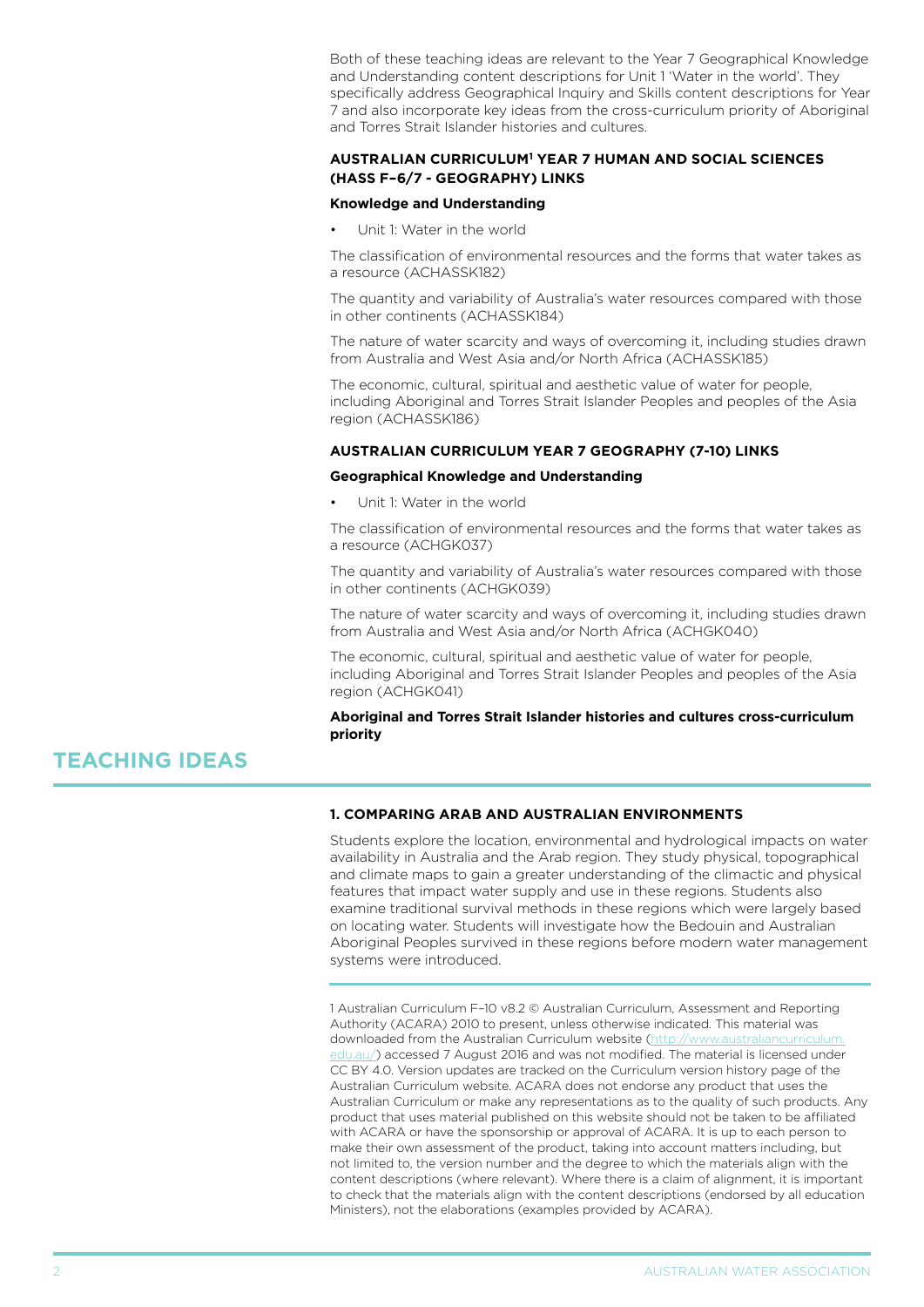Activities

- a. Comparing Arab and Australian environments
- b. Desert survival

#### **1a. Comparing Arab and Australian environments**

Students use digital technologies to conduct research about the quantity and variability of water in the Australian and the Arab regions. They compare similarities and differences between the Australian environment, climate and water availability to that of the Arab region (ACHASSK185; ACHGK040).

- 1. Display a map of the world and ask students to identify countries in the Arab region that are the focus of their study. These countries include: Algeria, Bahrain, Djibouti, Egypt, Iraq, Jordan, Kuwait, Lebanon, Libya, Mauritania, Morocco, Oman, Palestinian Territories, Qatar, Saudi Arabia, Somalia, Sudan, Syria, Tunisia, United Arab Emirates and Yemen.
- 2. Students to predict the type of climate in these counties then display a [Worldwide climate classifications](https://en.wikipedia.org/wiki/Climate#/media/File:ClimateMap_World.png) (see footnote 2) map to check their predictions. Ask students to compare the climate of the Arab region with that of Australia and discuss their observations.
- 3. Display the [Aqueduct water risk atlas](http://www.wri.org/resources/maps/aqueduct-water-risk-atlas) (see footnote 3) and compare the two regions for water related risks. This map shows a visual representation of the relative risk for each region regarding access to the world's water. What similarities do students see between Australia and the Arab region? Ask students to suggest reasons for these findings.

Ask students to conduct their own research and write a summary comparison on the Arab region and Australia by viewing:

- [Macroclimates of the Earth](https://commons.wikimedia.org/wiki/File:K%C3%B6ppen-vereinfacht.svg) (see footnote 4)
- [World desert map](http://environment.nationalgeographic.com.au/environment/habitats/desert-map/) (see footnote 5)
- [World rainfall map](https://en.wikipedia.org/wiki/Precipitation#/media/File:Countries_by_average_annual_precipitation.png) (Countries by average annual precipitation) (see

# footnote 6)

- [World's renewable water supply map](http://chartsbin.com/view/1470) (Total renewable water resources per capita by country) (see footnote 7)

4. Using the [Water resources \(freshwater\) map](http://www.worldmapper.org/display.php?selected=102#) (see footnote 8), ask students to locate freshwater supplies in Australia and the Arab region. Discuss how the freshwater supply of the Arab region and Australia compares to the rest of the world. Ask students to predict the most pressing issues that this map illustrates in these two regions.

### **1b. Desert survival**

Students investigate and compare how traditional Aboriginal Peoples of the Alice Springs desert and the Bedouin people of the Arabian and Syrian regions have survived in the desert by locating water (ACHASSK185/ACHGK041).

2 Wikipedia (Worldwide climate classifications) <[https://en.wikipedia.org/wiki/Climate#/](https://en.wikipedia.org/wiki/Climate#/media/File:ClimateMap_World.png) [media/File:ClimateMap\\_World.png>](https://en.wikipedia.org/wiki/Climate#/media/File:ClimateMap_World.png)

3 World Resources Institute (Aqueduct water risk atlas) [<http://www.wri.org/resources/maps/](http://www.wri.org/resources/maps/aqueduct-water-risk-atlas) [aqueduct-water-risk-atlas>](http://www.wri.org/resources/maps/aqueduct-water-risk-atlas)

4 Wikimedia Commons (Macroclimates of the Earth) <[https://commons.wikimedia.org/](https://commons.wikimedia.org/wiki/File:K%C3%B6ppen-vereinfacht.svg) [wiki/File:K%C3%B6ppen-vereinfacht.svg>](https://commons.wikimedia.org/wiki/File:K%C3%B6ppen-vereinfacht.svg)

5 National Geographic (World desert map) <[http://environment.nationalgeographic.com.](http://environment.nationalgeographic.com.au/environment/habitats/desert-map/) [au/environment/habitats/desert-map/](http://environment.nationalgeographic.com.au/environment/habitats/desert-map/)>

6 Wikipedia (Countries by average annual precipitation - Atilia Kagan) <[https://](https://en.wikipedia.org/wiki/Precipitation#/media/File:Countries_by_average_annual_precipitation.png) [en.wikipedia.org/wiki/Precipitation#/media/File:Countries\\_by\\_average\\_annual\\_](https://en.wikipedia.org/wiki/Precipitation#/media/File:Countries_by_average_annual_precipitation.png) [precipitation.png](https://en.wikipedia.org/wiki/Precipitation#/media/File:Countries_by_average_annual_precipitation.png)>

7 ChartBins (Total renewable water resources per capita by country) [<http://chartsbin.](http://chartsbin.com/view/1470) [com/view/1470>](http://chartsbin.com/view/1470)

8 Worldmapper (Water resources) [<http://www.worldmapper.org/display.](http://www.worldmapper.org/display.php?selected=102#) [php?selected=102#](http://www.worldmapper.org/display.php?selected=102#)>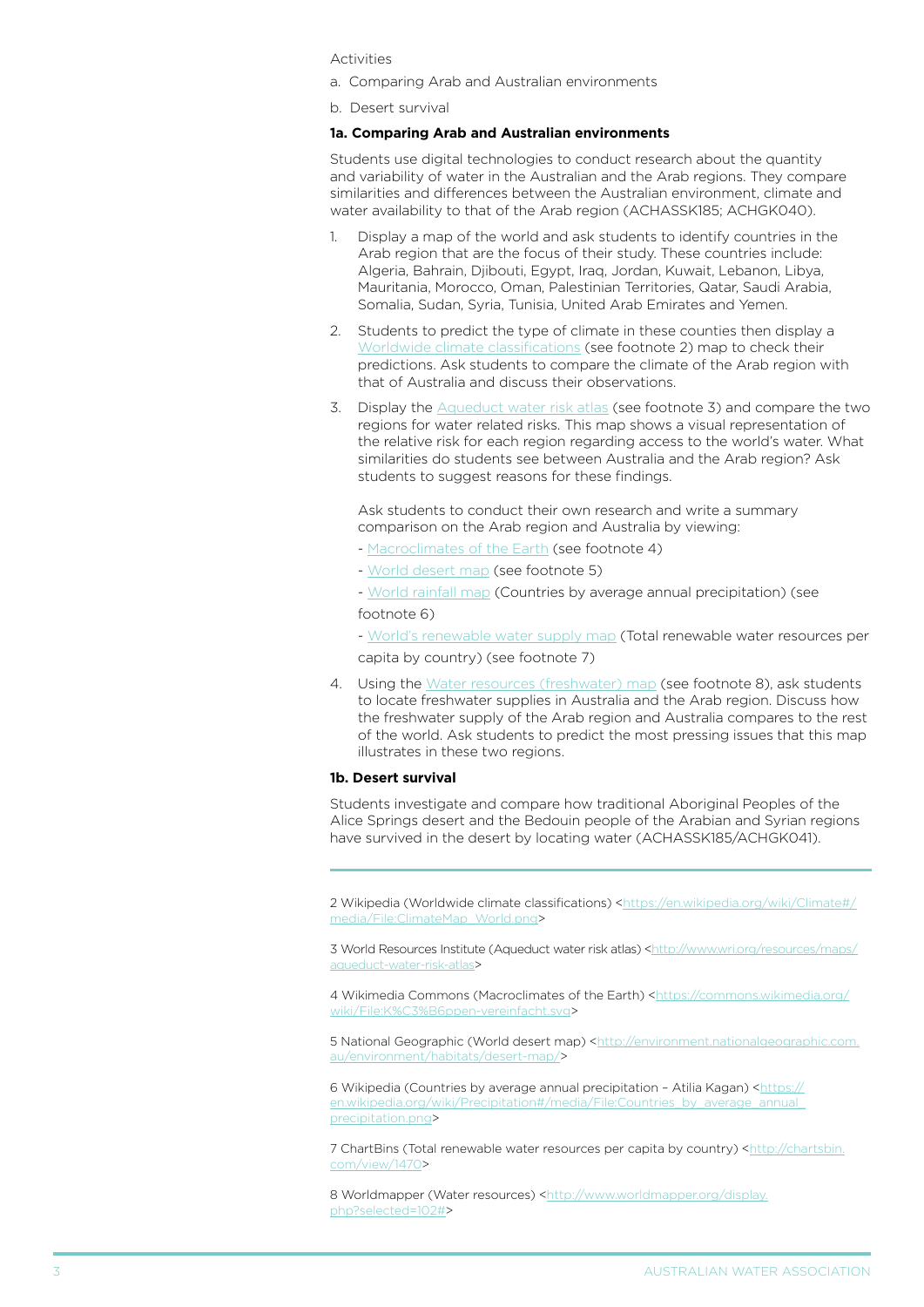- 1. Ask students to read the information about desert survival of the Bedouin and Australian Aboriginal people who lived in the desert on page 24 of the Arab Gateways-Sustainable water use resource (see footnote 9).
- 2. To further understand the survival techniques of the Bedouin and Aboriginal people, students view the online information on [Desert survival](http://www.pbs.org/lawrenceofarabia/revolt/water.html) (see footnote 10) and *Kwatye - Water* (see footnote 11), detailing the Aboriginal people from Alice Springs quest for water in the desert. Note that downloading or displaying information for educational use from both these websites may infringe their copyright terms of use.
- 3. Suggest two reasons why each group developed a range of techniques for survival in the desert.

## **2. water sources and management**

Students compare water sources from the Arab world with water sources in the Great Artesian Basin and examine water management systems in Australia and the Arab region to assess the sustainability of these methods.

Activities

- a. Water sources
- b. Water case study
- c. Water management

### **2a. Water sources**

Students discover the different water sources accessed in the Arab region and in the Great Artesian Basin in Australia. They investigate the positive and negative impacts on these water sources (ACHASSK185/ACHGK040).

- 1. As a class, read the information about water sources in the Arab region on pages 27-30 of [Arab Gateways – Sustainable water use](http://www.arabgateways.edu.au/verve/_resources/Unit2_SustainableWaterUse_Student_file.pdf).
- 2. List the different types of water sources.
- 3. What are the positive and negative impacts of building dams in areas of such variable rainfall and high evaporation?
- 4. Why is groundwater considered to be a non-renewable resource?
- 5. As a class, read the information in [The world's largest aquifer](http://www.arabgateways.edu.au/verve/_resources/StudentActivitySheet_12_WorldsLargestAquifier.pdf) (see footnote 12) and view the video Water down under-The Great Artesian Basin story [32:43] (see footnote 13). This video explains how groundwater forms and details how Australia's largest aquifer stores water. It also describes how the basin was valuable to Indigenous Australians. (Note: This video is 32 minutes long. If time does not permit viewing the entire video, the first eight to ten minutes will be most valuable in assisting students to answer the questions.)
- 6. Ask students to draw a labelled diagram of an aquifer, adding a detailed description about how aquifers are formed and how water is accessed from them.

#### **2b. Water case study**

Students examine water systems used in countries in the Arab region. Each case study provides students with an understanding of the impacts on water supply, economy and the environment (ACHASSK183/ACHGK038; ACHASSK184/ ACHGK039; ACHASSK185/ACHGK040).

9 Commonwealth of Australia (Arab Gateways) [<http://www.arabgateways.edu.au/](http://www.arabgateways.edu.au/verve/_resources/Unit2_SustainableWaterUse_Student_file.pdf) [verve/\\_resources/Unit2\\_SustainableWaterUse\\_Student\\_file.pdf>](http://www.arabgateways.edu.au/verve/_resources/Unit2_SustainableWaterUse_Student_file.pdf)

10 Public Broadcasting Service (Lawrence of Arabia - Desert survival) <[http://www.pbs.](http://www.pbs.org/lawrenceofarabia/revolt/water.html) [org/lawrenceofarabia/revolt/water.html](http://www.pbs.org/lawrenceofarabia/revolt/water.html)>

11 Northern Territory Government (Kwatye - water) [<http://www.alicespringsdesertpark.](http://www.alicespringsdesertpark.com.au/kids/culture/kwatye.shtml) [com.au/kids/culture/kwatye.shtml](http://www.alicespringsdesertpark.com.au/kids/culture/kwatye.shtml)>

12 Government of Australia (The world's largest aquifer) [<http://www.arabgateways.edu.](http://www.arabgateways.edu.au/verve/_resources/StudentActivitySheet_12_WorldsLargestAquifier.pdf) [au/verve/\\_resources/StudentActivitySheet\\_12\\_WorldsLargestAquifier.pdf](http://www.arabgateways.edu.au/verve/_resources/StudentActivitySheet_12_WorldsLargestAquifier.pdf)>

13 Government of Australia (Water down under – The Great Artesian Basin Story) [<https://](https://www.youtube.com/watch?v=VB4HFHDdzUc) [www.youtube.com/watch?v=VB4HFHDdzUc>](https://www.youtube.com/watch?v=VB4HFHDdzUc)